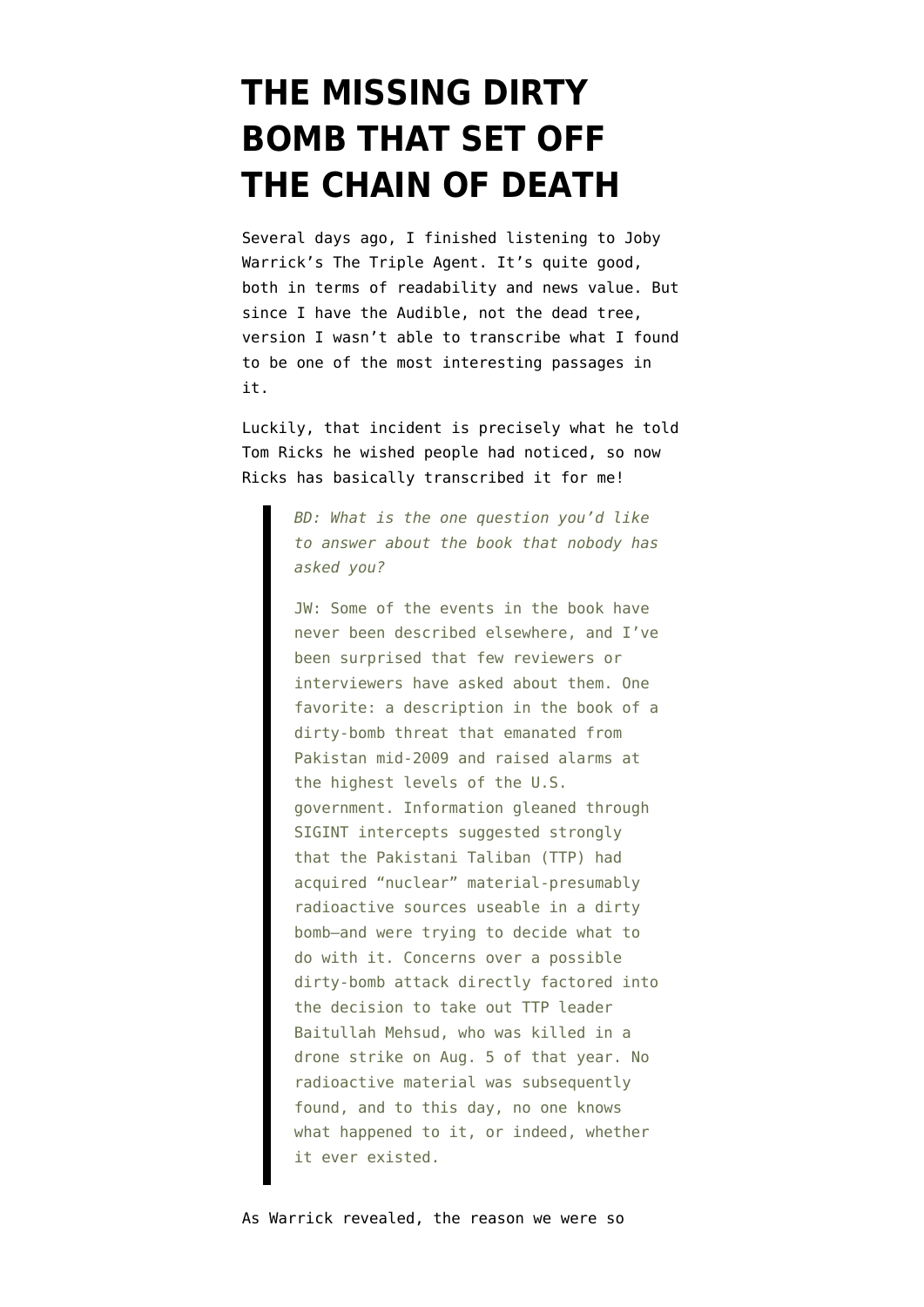intent on taking out Mehsud is because of intelligence that he might have the radioactive material for a dirty bomb (IIRC, the CIA was responding to SIGINT they deemed to be code). As tends to happen when we use uranium to justify war, no nukes were found.

A pity for Mehsud's young wife, who also died in that attack (Warrick describes how they died on their rooftop in some detail).

I raise this not just to recommend Warrick's book. But to remind you how our government [decided to claim](http://www.emptywheel.net/2010/09/02/on-tuesday-generael-petraeus-achieved-victory-in-oceania-on-wednesday-he-led-us-to-war-against-eastasia/) the retaliation for this drone strike by Mehsud's brother was a crime, presumably because the escalating series of revenge ended in Humam al-Bawali's Khost attack.

> But the mention of CIA's drone campaign in Pakistan raises a bunch more problems with DOJ's charges. For starters, Mehsud's wife–a civilian–was reportedly killed in that January drone strike too. Both the uncertainty the CIA has about its purportedly scalpel-like use of drones and the civilian deaths they've caused illustrate the problem with drones in the first place. Civilians–CIA officers–are using them in circumstances with significant collateral damage. It would be generous to call the use of drones in such situations an act of war; some legal experts have said the CIA officers targeting the drones are as much illegal combatants as al Qaeda fighters themselves.

> The affidavit describing the evidence to charge Mehsud doesn't say it, but underlying his alleged crime is the potential US crime of having civilians target non-combatants in situations that cannot be described as imminently defensive.

Charging someone for revenge on CIA's illegal killing

Which leads us to the crimes for which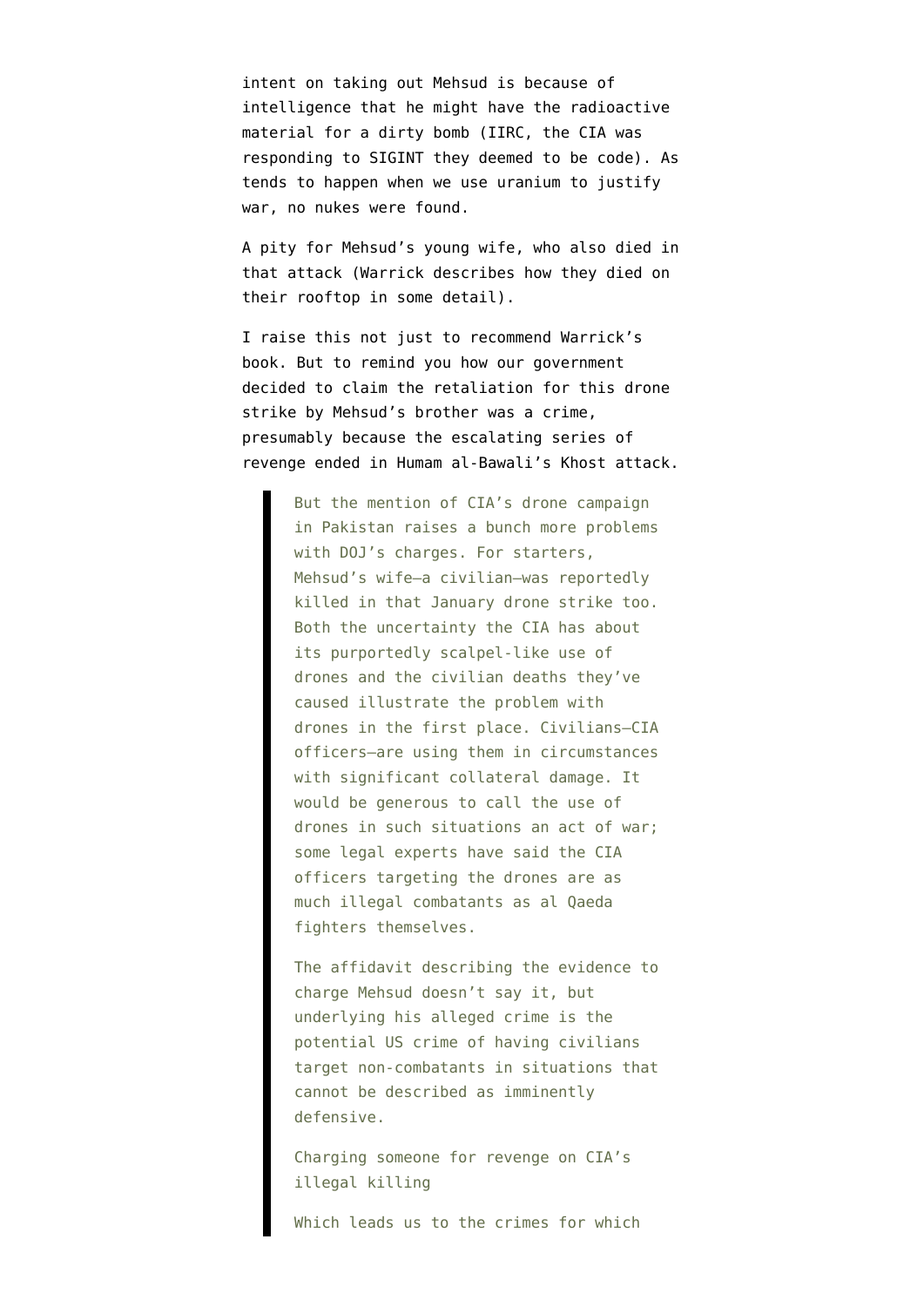they're charging Mehsud: conspiracy to murder and conspiracy to use a WMD (bombs) against a US national while outside of the United States. Basically, DOJ is charging Mehsud with conspiring with Humam Khalil Mulal al-Balawi, the Jordanian doctor who committed the suicide bombing at Khost that killed 7 CIA officers and contractors.

Now, there's not much doubt that Mehsud did conspire with al-Balawi. I just doubt whether it could be fairly called a crime. The affidavit describes two videos in which Mehsud stands side by side with al-Bawali. In one, both al-Balawi and Mehsud describe the upcoming attack as revenge for killings in the drone program–most importantly, of [Mehsud's brother Baitullah Mehsud from a](http://www.guardian.co.uk/world/2009/aug/07/baitullah-mehsud-dead-taliban-pakistan) [CIA drone strike in August 2009.](http://www.guardian.co.uk/world/2009/aug/07/baitullah-mehsud-dead-taliban-pakistan)

> Al-Balawi then continues alone: "This itishhadi [martyrdomseeking attack] will be the first of the revenge against the Americans." After additional declarations of revenge by al-Balawi, MEHSUD resumes speaking in Pashtu, explaining the motive for the upcoming suicide attack by al-Balawi, that is the death of the former emir of the TTP, Baitullah Meshud [sic] which MESHUD [sic] attributes to the Americans.

Remember, too, that al-Balawi was a double agent. The Americans believed he was helping them target people, people just like Mehsud. That means al-Balawi (and presumably through him, Mehsud) knew he was specifically targeting those behind the earlier killings in Pakistan when he killed them.

So al-Balawi successfully killed people